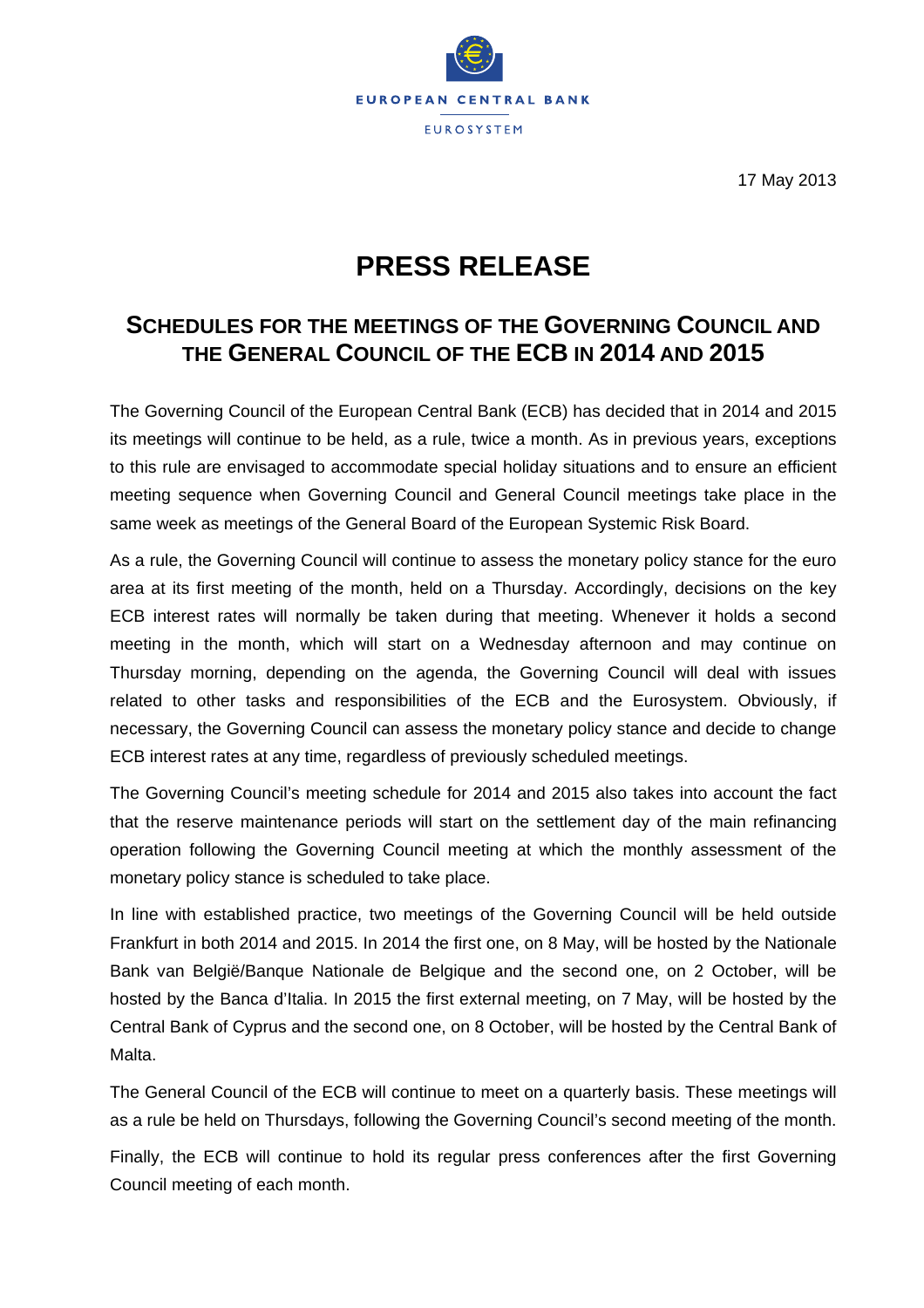#### **Meetings of the Governing Council of the ECB in 2014**

17 December 2014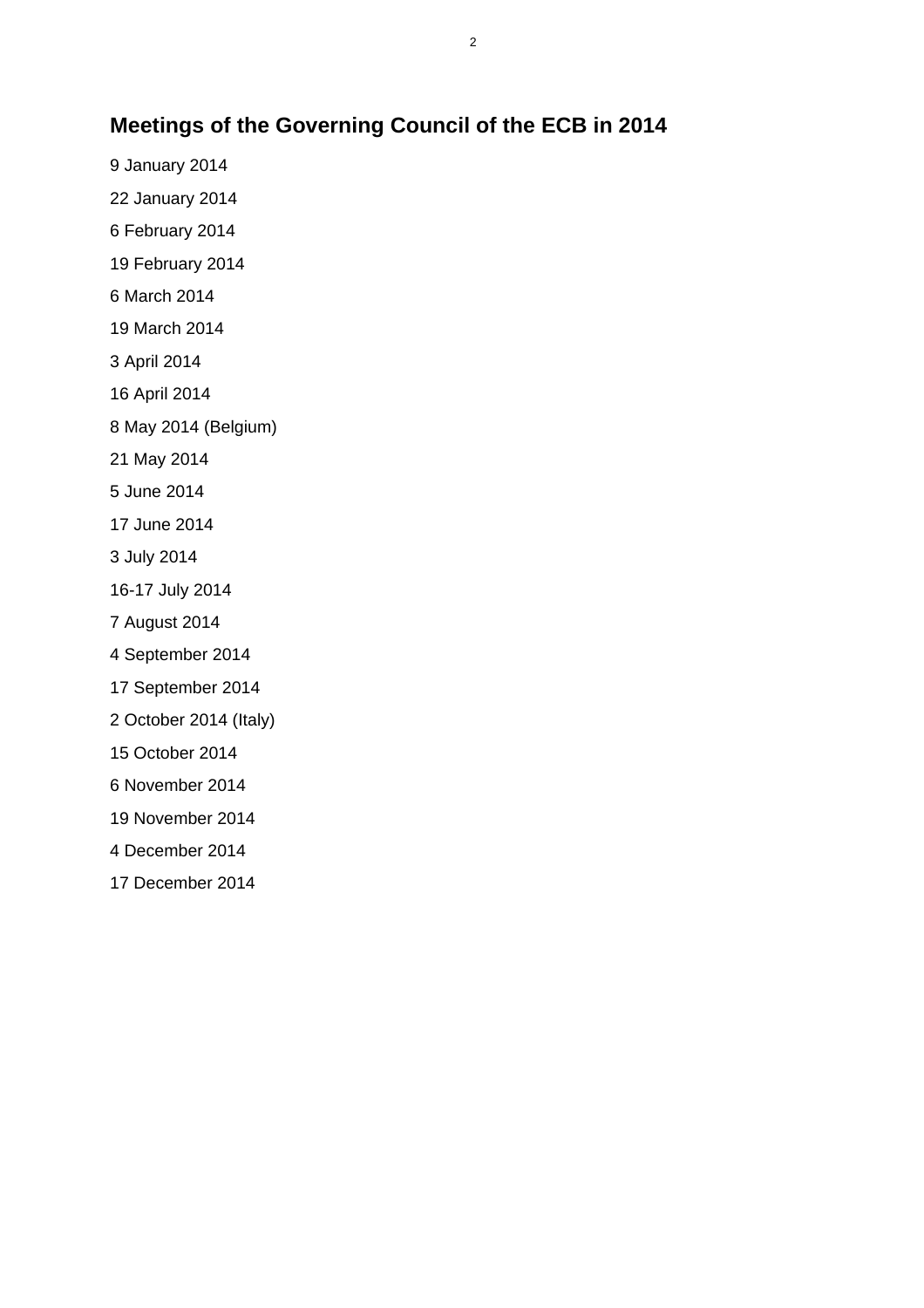### **Meetings of the General Council of the ECB in 2014**

- 20 March 2014
- 18 June 2014
- 18 September 2014
- 18 December 2014

#### **Press conferences in 2014**

- 9 January 2014
- 6 February 2014
- 6 March 2014
- 3 April 2014
- 8 May 2014 (Belgium)
- 5 June 2014
- 3 July 2014
- 7 August 2014
- 4 September 2014
- 2 October 2014 (Italy)
- 6 November 2014
- 4 December 2014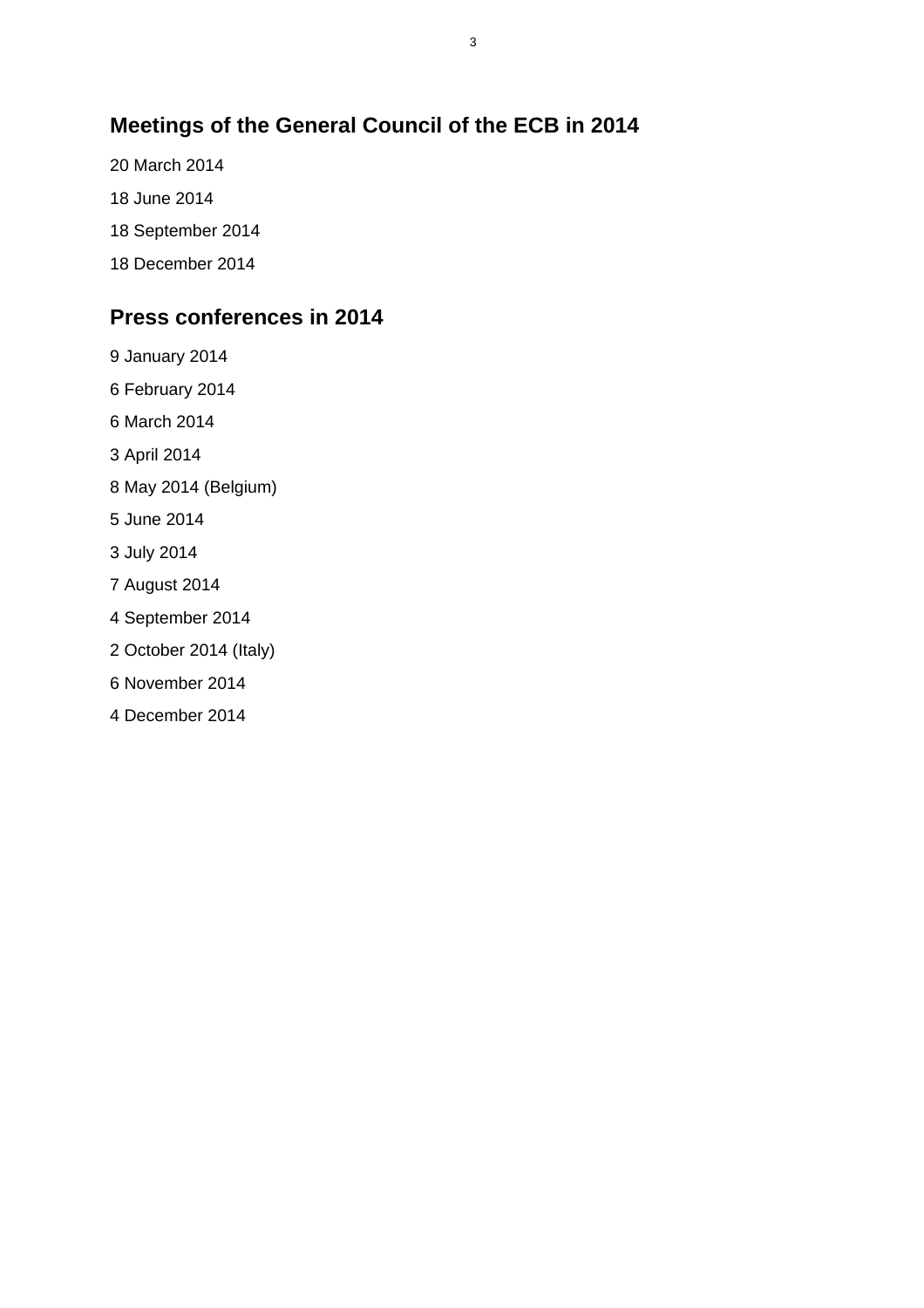#### **Meetings of the Governing Council of the ECB in 2015**

8 January 2015

21 January 2015

5 February 2015

18 February 2015

5 March 2015

18 March 2015

2 April 2015

15 April 2015

7 May 2015 (Cyprus)

20 May 2015

3 June 2015

17 June 2015

2 July 2015

15-16 July 2015

6 August 2015

3 September 2015

16 September 2015

8 October 2015 (Malta)

21 October 2015

5 November 2015

18 November 2015

3 December 2015

16 December 2015

7 January 2016